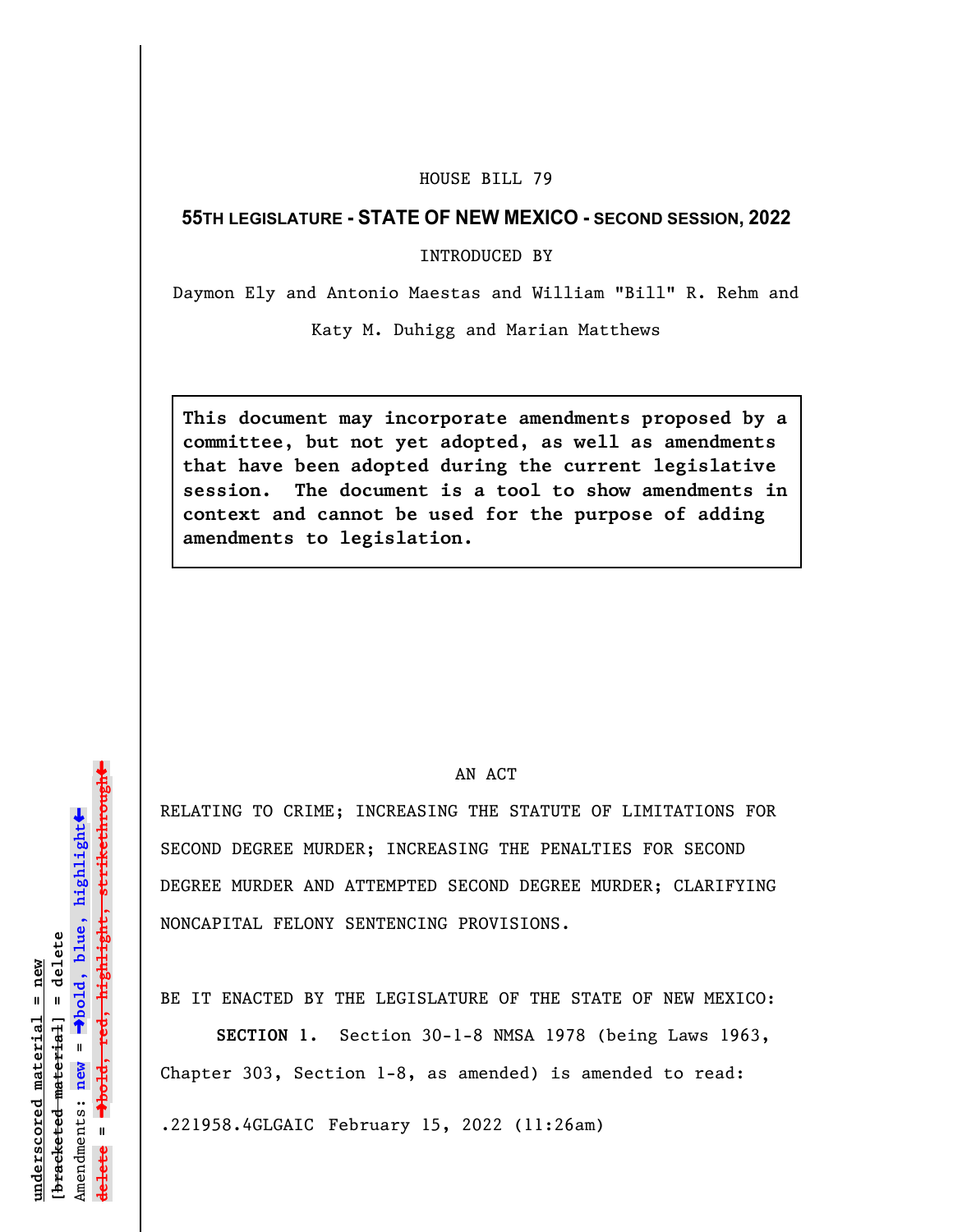"30-1-8. TIME LIMITATIONS FOR COMMENCING PROSECUTION.--A person shall not be prosecuted, tried or punished in any court of this state unless the indictment is found or information or complaint is filed within the time as provided:

A. for a second degree felony, within six years from the time the crime was committed;

B. for a third or fourth degree felony, within five years from the time the crime was committed;

C. for a misdemeanor, within two years from the time the crime was committed;

D. for a petty misdemeanor, within one year from the time the crime was committed;

E. for any crime against or violation of Section 51-1-38 NMSA 1978, within three years from the time the crime was committed;

F. for a felony pursuant to Section 7-1-71.3, 7-1-72 or 7-1-73 NMSA 1978, within five years from the time the crime was committed; provided that for a series of crimes involving multiple filing periods within one calendar year, the limitation shall begin to run on December 31 of the year in which the crimes occurred;

G. for an identity theft crime pursuant to Section 30-16-24.1 NMSA 1978, within five years from the time the crime was discovered;

H. for any crime not contained in the Criminal Code .221958.4GLGAIC February 15, 2022 (11:26am)  $- 2 -$ 

highlight, strikethrough º**bold, red, highlight, strikethrough**  $\ddot{\bullet}$ º**bold, blue, highlight** bracketed material] = delete **[bracketed material] = delete** inderscored material = new **underscored material = new** Amendments: **new** =  $\mathbf{u}$ Amendments: new **delete =**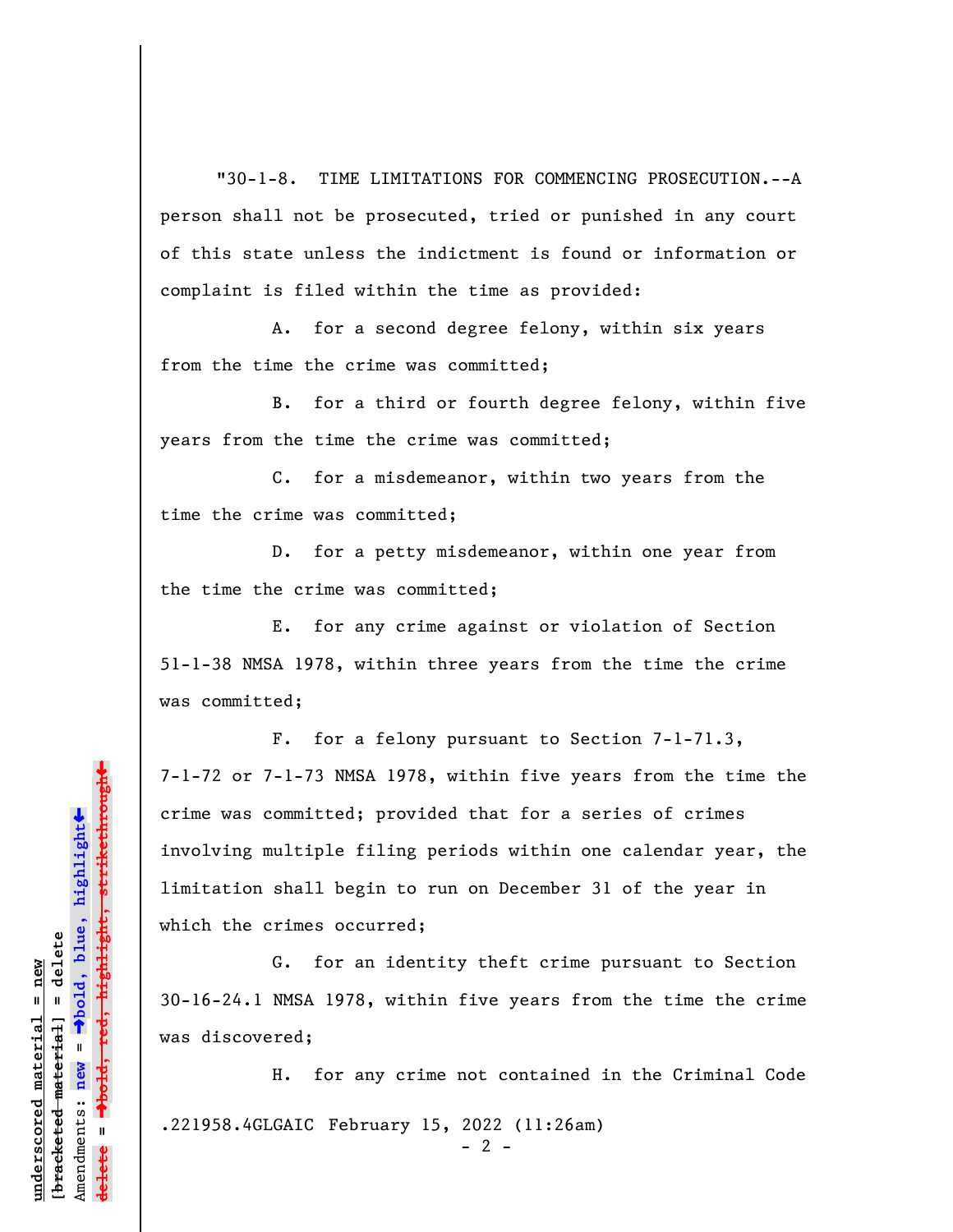or where a limitation is not otherwise provided for, within three years from the time the crime was committed; and

I. for a capital felony  $[\sigma_{\texttt{f}}]$ , a first degree violent felony or second degree murder pursuant to Subsection B of Section 30-2-1 NMSA 1978, no limitation period shall exist and prosecution for these crimes may commence at any time after the occurrence of the crime."

**SECTION 2.** Section 30-28-1 NMSA 1978 (being Laws 1963, Chapter 303, Section 28-1) is amended to read:

"30-28-1. ATTEMPT TO COMMIT A FELONY.--Attempt to commit a felony consists of an overt act in furtherance of and with intent to commit a felony and tending but failing to effect its commission.

Whoever commits attempt to commit a felony, upon conviction thereof, shall be punished as follows:

A. if the crime attempted is a capital or first degree felony, the person committing such attempt is guilty of a second degree felony;

B. if the crime attempted is a second degree felony, the person committing such attempt is guilty of a third degree felony;

**SJC**º**C. if the crime attempted is murder in the second degree, the person committing the attempted murder is guilty of a third degree felony and, notwithstanding the provisions of Section 31-18-15 NMSA 1978, the basic sentence of** .221958.4GLGAIC February 15, 2022 (11:26am)

- 3 -

Dold, red, highlight, strikethrough º**bold, red, highlight, strikethrough**  $\ddot{\bullet}$ º**bold, blue, highlight** bracketed material] = delete **[bracketed material] = delete** mderscored material = new **underscored material = new** Amendments: **new** =  $\bar{\mathbf{u}}$ Amendments: new **delete =**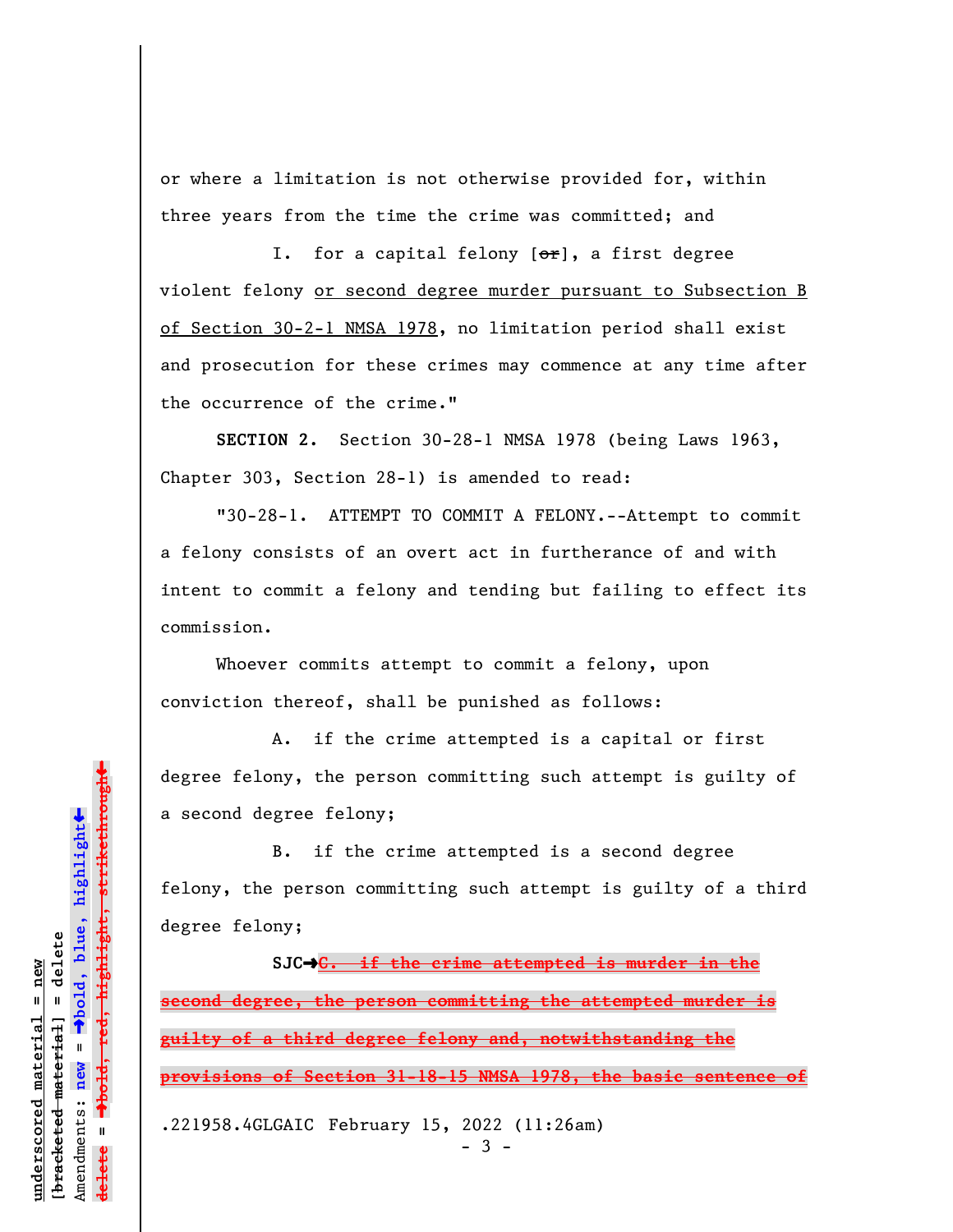**imprisonment is nine years;**SJC

[C.] **SJC**º**D.**»**SJC SJC**º**C.**»**SJC** if the crime attempted is a third degree felony, the person committing such attempt is guilty of a fourth degree felony; and

[D.] **SJC**º**E.**»**SJC SJC**º**D.**»**SJC** if the crime attempted is a fourth degree felony, the person committing such attempt is guilty of a misdemeanor.

No person shall be sentenced for an attempt to commit a misdemeanor."

**SECTION 3.** Section 31-18-15 NMSA 1978 (being Laws 1977, Chapter 216, Section 4, as amended) is amended to read:

"31-18-15. SENTENCING AUTHORITY--NONCAPITAL FELONIES-- BASIC SENTENCES AND FINES--PAROLE AUTHORITY--MERITORIOUS DEDUCTIONS.--

A. [<del>If a person is convicted of</del>] As used in a statute that establishes a noncapital felony, the following defined felony classifications and associated basic [sentence] sentences of imprisonment  $[\pm s]$  are as follows:

[(1) for a first degree felony resulting in the death of a child, life imprisonment;

(2) for a first degree felony for aggravated criminal sexual penetration, life imprisonment;

(3) for a first degree felony, eighteen years imprisonment;

(4) for a second degree felony resulting in

.221958.4GLGAIC February 15, 2022 (11:26am)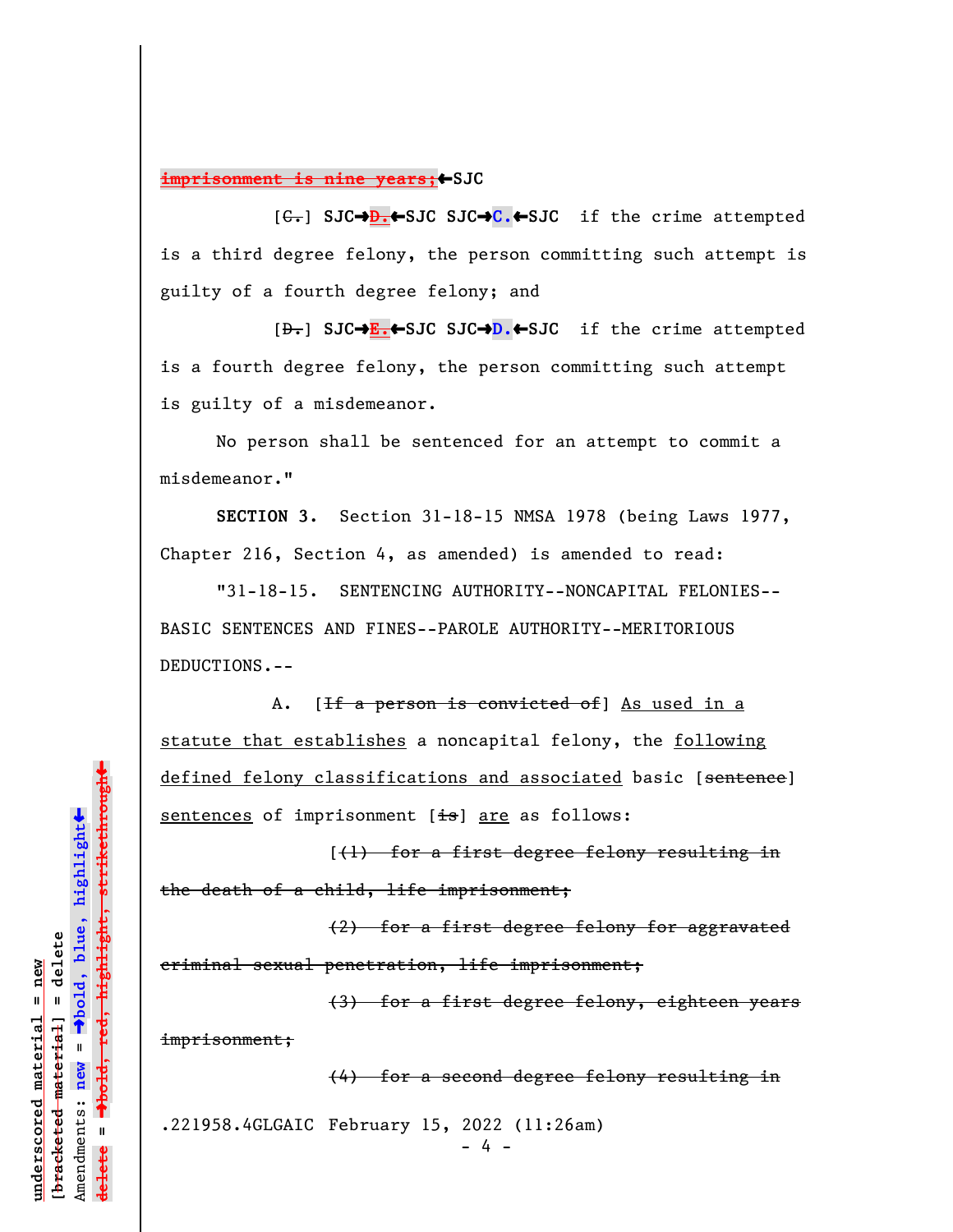```
imprisonment;
                                  imprisonment;
               \ddagºbold, red, highlight, strikethrough
       \ddot{\bullet}ºbold, blue, highlight
bracketed material] = delete
[bracketed material] = delete
       Amendments: new = 
       \bar{\mathbf{u}}Amendments: new
                                   .221958.4GLGAIC February 15, 2022 (11:26am)
               delete =
               lelete
```
**underscored material = new**

 $anderscored material = new$ 

```
(5) for a second degree felony for a sexual
offense against a child, fifteen years imprisonment;
                (6) for a second degree felony for sexual
exploitation of children, twelve years imprisonment;
                (7) for a second degree felony, nine years
                (8) for a third degree felony resulting in the
death of a human being, six years imprisonment;
                (9) for a third degree felony for a sexual
offense against a child, six years imprisonment;
```
the death of a human being, fifteen years imprisonment;

```
(10) for a third degree felony for sexual
```
exploitation of children, eleven years imprisonment;

(11) for a third degree felony, three years

(12) for a fourth degree felony for sexual

exploitation of children, ten years imprisonment; or

(13) for a fourth degree felony, eighteen

months imprisonment.]

FELONY CLASSIFICATION BASIC SENTENCE

first degree felony resulting in

the death of a child and life imprisonment

first degree felony for aggravated

criminal sexual penetration life imprisonment

first degree felony by the eighteen years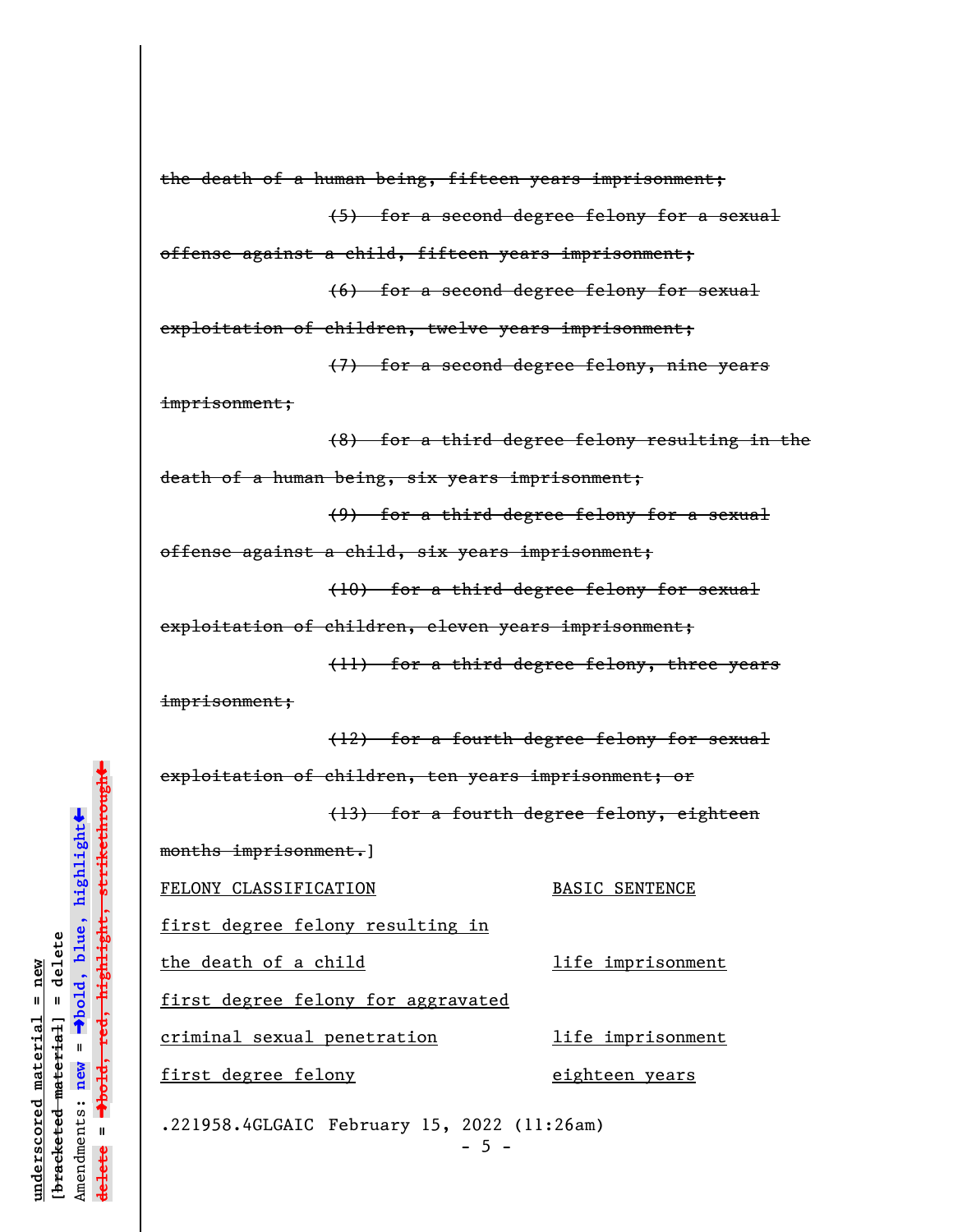## imprisonment

second degree felony resulting in

**the death of a human being <b>SJC**+eighteen</del>

 **SJC**º**fifteen**»**SJC**

years imprisonment

second degree felony for a sexual offense against a child fifteen years

imprisonment

second degree felony for sexual

exploitation of children twelve years imprisonment

second degree felony hine years imprisonment

third degree felony resulting in

the death of a human being six years imprisonment

third degree felony for a sexual

offense against a child six years imprisonment

third degree felony for sexual

fourth degree felony for sexual

fourth degree felony eighteen months

exploitation of children eleven years imprisonment

third degree felony three years imprisonment

exploitation of children ten years imprisonment imprisonment.

B. The appropriate basic sentence of imprisonment shall be imposed upon a person convicted and sentenced pursuant to Subsection A of this section, unless the court alters the .221958.4GLGAIC February 15, 2022 (11:26am)

 $- 6 -$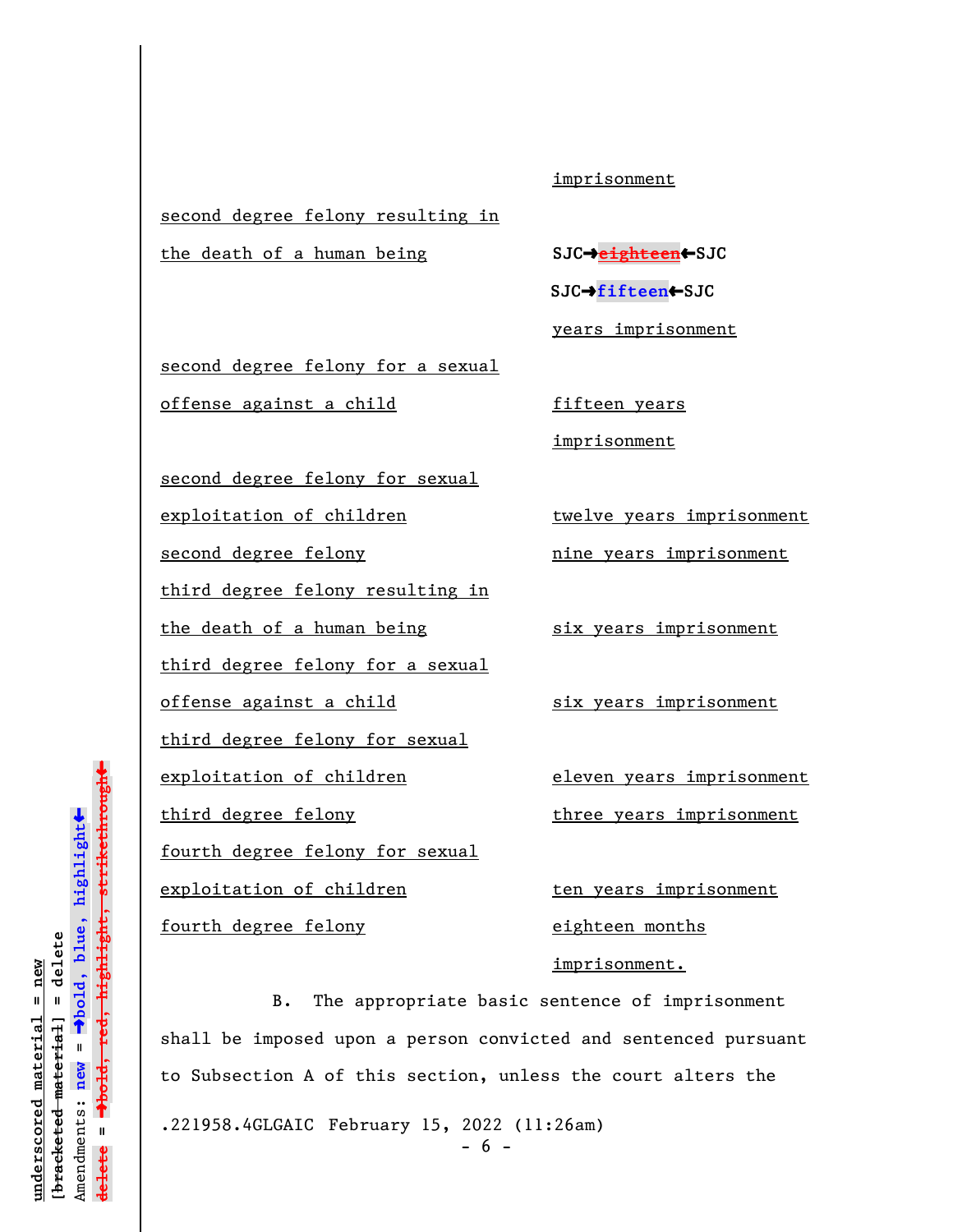sentence pursuant to the provisions of the Criminal Sentencing Act.

C. A period of parole shall be imposed only for felony convictions wherein a person is sentenced to imprisonment of more than one year, unless the parties to a proceeding agree that a period of parole should be imposed. If a period of parole is imposed, the court shall include in the judgment and sentence of each person convicted and sentenced to imprisonment in a corrections facility designated by the corrections department authority for a period of parole to be served in accordance with the provisions of Section 31-21-10 NMSA 1978 after the completion of any actual time of imprisonment and authority to require, as a condition of parole, the payment of the costs of parole services and reimbursement to a law enforcement agency or local crime stopper program in accordance with the provisions of that section. If imposed, the period of parole shall be deemed to be part of the sentence of the convicted person in addition to the basic sentence imposed pursuant to Subsection A of this section together with alterations, if any, pursuant to the provisions of the Criminal Sentencing Act.

D. When a court imposes a sentence of imprisonment pursuant to the provisions of Section 31-18-15.1, 31-18-16 or 31-18-17 NMSA 1978 and suspends or defers the basic sentence of imprisonment provided pursuant to the provisions of Subsection

.221958.4GLGAIC February 15, 2022 (11:26am)

- 7 -

»º**bold, red, highlight, strikethrough**  $\ddot{\bullet}$ º**bold, blue, highlight**  $b$ racketed material] = delete **[bracketed material] = delete** inderscored material = new **underscored material = new** Amendments: **new** =  $\bar{\mathbf{u}}$ Amendments: new **delete =**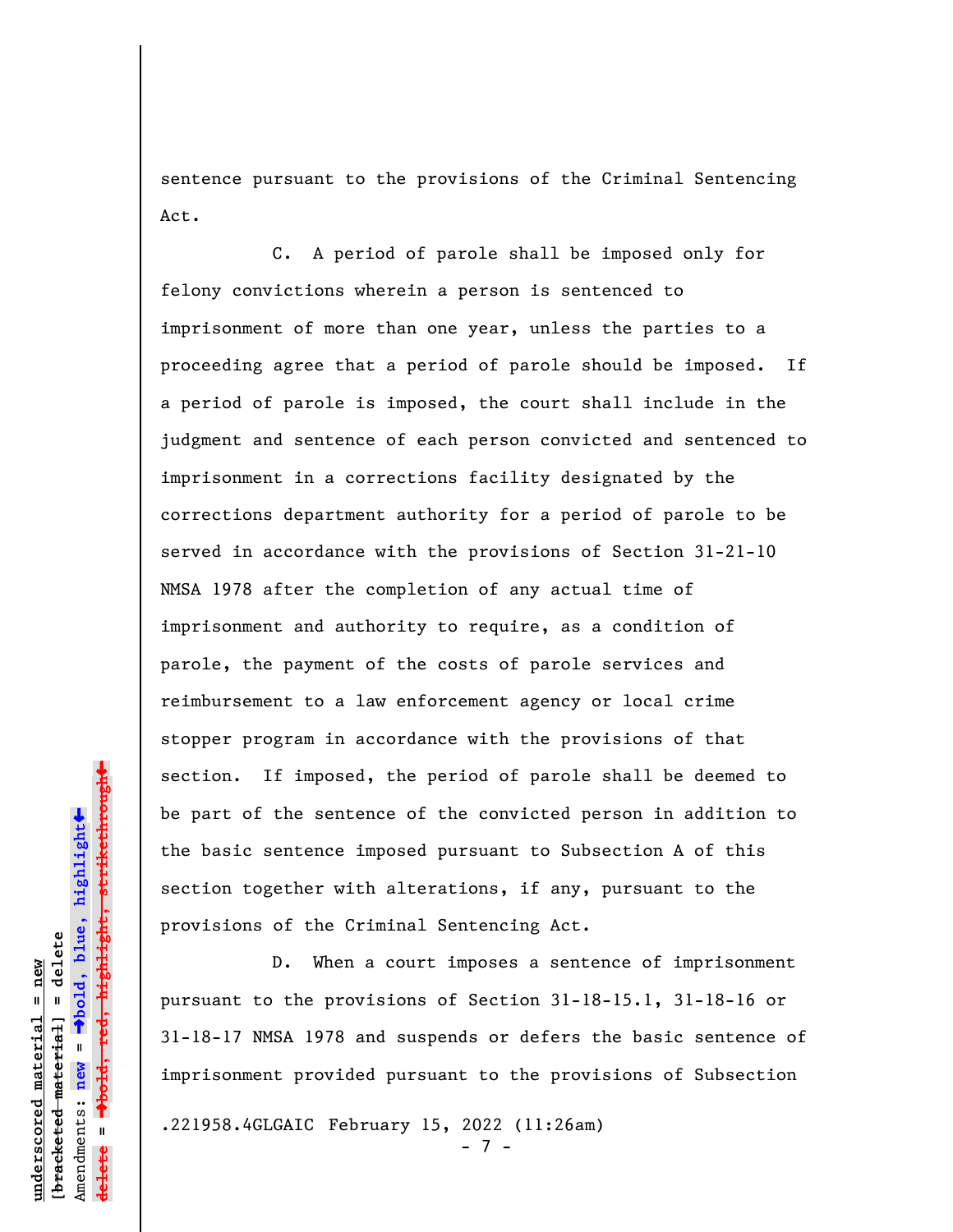A of this section, the period of parole shall be served in accordance with the provisions of Section 31-21-10 NMSA 1978 for the degree of felony for the basic sentence for which the inmate was convicted. For the purpose of designating a period of parole, a court shall not consider that the basic sentence of imprisonment was suspended or deferred and that the inmate served a period of imprisonment pursuant to the provisions of the Criminal Sentencing Act.

E. The court may, in addition to the imposition of a basic sentence of imprisonment, impose a fine not to exceed:

(1) for a first degree felony resulting in the death of a child, seventeen thousand five hundred dollars (\$17,500);

(2) for a first degree felony for aggravated criminal sexual penetration, seventeen thousand five hundred dollars (\$17,500);

(3) for a first degree felony, fifteen thousand dollars (\$15,000);

(4) for a second degree felony resulting in the death of a human being, twelve thousand five hundred dollars (\$12,500);

(5) for a second degree felony for a sexual offense against a child, twelve thousand five hundred dollars (\$12,500);

(6) for a second degree felony for sexual .221958.4GLGAIC February 15, 2022 (11:26am)

- 8 -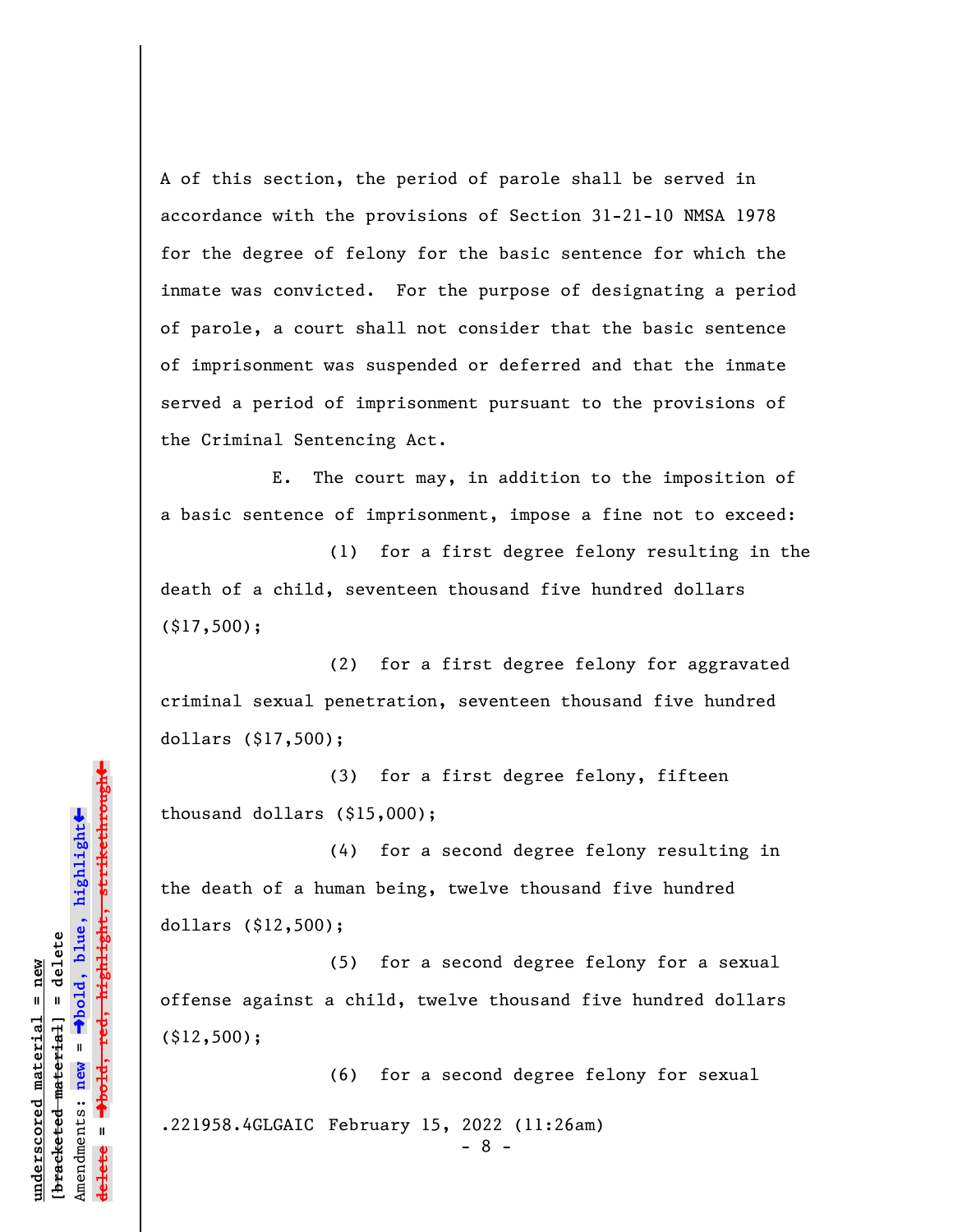exploitation of children, five thousand dollars (\$5,000);

(7) for a second degree felony, ten thousand dollars (\$10,000);

(8) for a third degree felony resulting in the death of a human being, five thousand dollars (\$5,000);

(9) for a third degree felony for a sexual offense against a child, five thousand dollars (\$5,000);

(10) for a third degree felony for sexual exploitation of children, five thousand dollars (\$5,000);

(11) for a third or fourth degree felony, five thousand dollars (\$5,000); or

(12) for a fourth degree felony for sexual exploitation of children, five thousand dollars (\$5,000).

F. When the court imposes a sentence of imprisonment for a felony offense, the court shall indicate whether or not the offense is a serious violent offense as defined in Section 33-2-34 NMSA 1978. The court shall inform an offender that the offender's sentence of imprisonment is subject to the provisions of Sections 33-2-34, 33-2-36, 33-2-37 and 33-2-38 NMSA 1978. If the court fails to inform an offender that the offender's sentence is subject to those provisions or if the court provides the offender with erroneous information regarding those provisions, the failure to inform or the error shall not provide a basis for a writ of habeas corpus.

.221958.4GLGAIC February 15, 2022 (11:26am)

- 9 -

»º**bold, red, highlight, strikethrough**  $\ddot{\bullet}$ º**bold, blue, highlight**  $b$ racketed material] = delete **[bracketed material] = delete** inderscored material = new **underscored material = new** Amendments: **new** =  $\mathbf{u}$ Amendments: new **delete =**